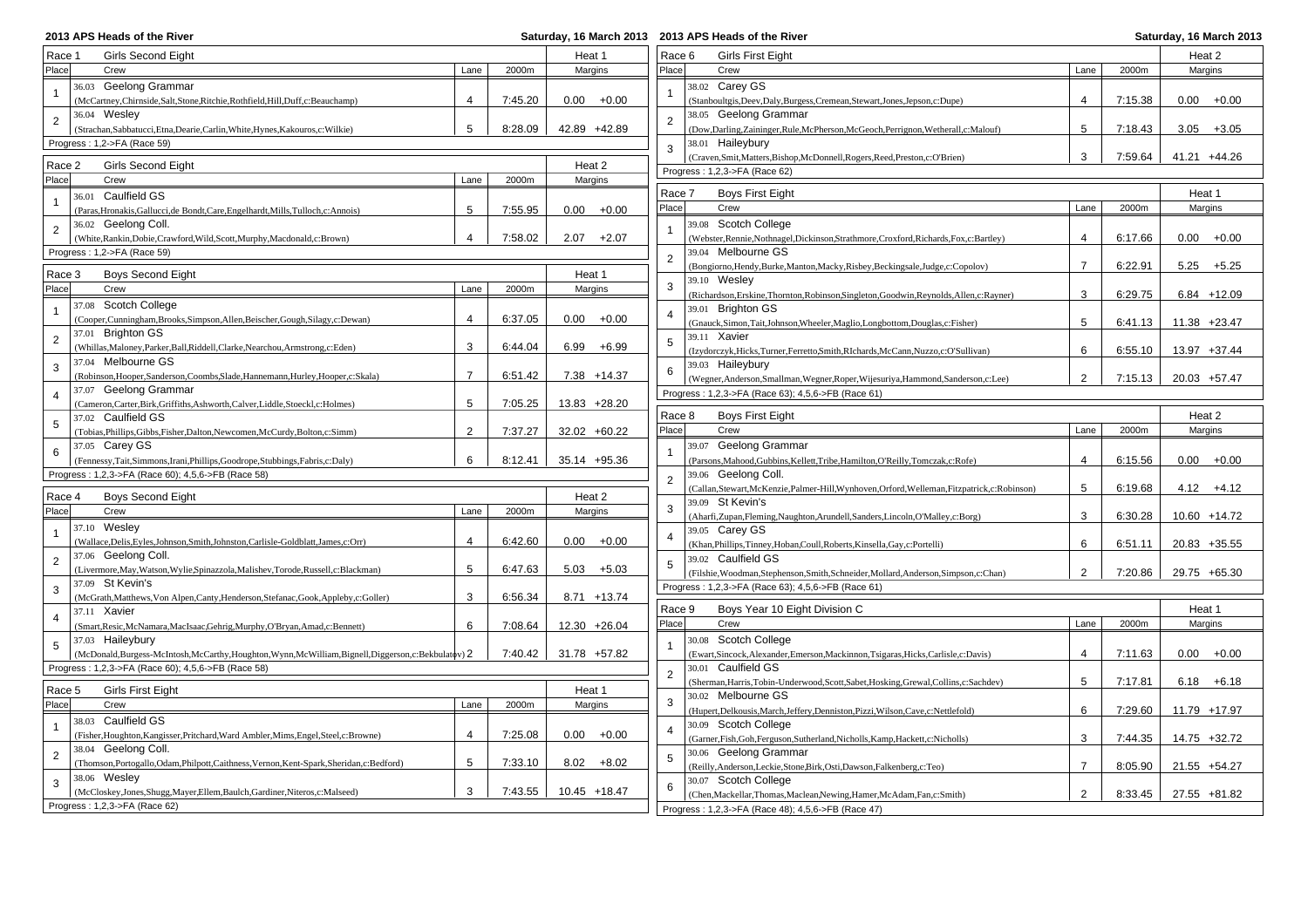| 2013 APS Heads of the River |                                                                                             |                | Saturday, 16 March 2013 2013 APS Heads of the River |                 | Saturday, 16 March 2013                                                                                        |         |                 |
|-----------------------------|---------------------------------------------------------------------------------------------|----------------|-----------------------------------------------------|-----------------|----------------------------------------------------------------------------------------------------------------|---------|-----------------|
| Race 10                     | Boys Year 10 Eight Division C                                                               |                |                                                     | Heat 2          | Race 13<br>Boys Year 10 Eight Division A                                                                       |         | Heat 1          |
| Place                       | Crew                                                                                        | Lane           | 2000m                                               | Margins         | Place<br>Crew<br>Lane                                                                                          | 2000m   | Margins         |
|                             | 30.03 Melbourne GS                                                                          |                |                                                     |                 | 32.08 Scotch College                                                                                           |         |                 |
| $\overline{1}$              | (Martin, Bernardi, Leahey, Ross, Michelmore, Wu, Simmons, Gubbins, c: Nicol)                | 5              | 7:09.75                                             | $0.00 + 0.00$   | $\overline{4}$<br>(Murray, Symon, Maginness, West, Wolf, Marshall, Maycock, Tivey, c: Ferguson)                | 6:47.60 | $0.00 + 0.00$   |
|                             | 30.10 St Kevin's                                                                            |                |                                                     |                 | 32.10 Wesley                                                                                                   |         |                 |
| $\overline{\mathbf{c}}$     | (Clark, Augello, Walker, Rossi, Rosengren, Walker, Green, Green, c: Meehan)                 | 6              | 7:16.60                                             | $6.85 + 6.85$   | $\overline{2}$<br>3<br>(Hunter, McCoach, Bartels, McArthur, Ensor, Johnson, Scott, Porter, c: Wassmann)        | 6:54.57 | $6.97 + 6.97$   |
|                             | 30.11 Wesley                                                                                |                |                                                     |                 | 32.04 Brighton GS                                                                                              |         |                 |
| $\mathbf{3}$                | (Redman, Davidson, Harman, Andrews, Hobbs, Hibbins, Hogan, Fahey, c: Khot)                  | $\overline{4}$ | 7:23.85                                             | $7.25 + 14.10$  | 3<br>5<br>(Schulz, Bade, Canham, Heron, Bradfield, Cook*, Bender, Howard, c: Kirby)                            | 7:10.54 | 15.97 +22.94    |
|                             | 30.12 Xavier                                                                                |                |                                                     |                 | 32.02 Haileybury                                                                                               |         |                 |
| $\overline{4}$              | (McCaffrey, McMahon, Vinci, Clancy, McGing, Dart, Fogarty, Cook, c: King)                   | 3              | 7:35.84                                             | 11.99 +26.09    | $\overline{4}$<br>6<br>(Gaddie, Watson, Trivett, Bell, Sharpe, Montgomery, Jones, Schooling, c: Watt)          | 7:35.98 | 25.44 +48.38    |
|                             | 30.04 Brighton GS                                                                           |                |                                                     |                 | 32.01 Caulfield GS                                                                                             |         |                 |
| 5                           | (Badger, Kauiers, Farrow, Bullock, Mace, Otis, Kardis, Gillies, c: McIntyre)                | 2              | 8:05.78                                             | 29.94 +56.03    | 5<br>$\mathcal{P}$<br>(Todd, Hockley, Shannon, Breeze, Perrott, Murphy, Tonkin-Catipovski, Lewis, c: Cross)    | 8:02.14 | 26.16 +74.54    |
|                             | 30.05 Geelong Grammar                                                                       |                |                                                     |                 | 32.07 Geelong Grammar                                                                                          |         |                 |
| 6                           | (Johns, Roux, Dunn, Hughson, Jacob, Abdalla, Nicholson, Coltman, c: Schlotzer De Lucio)     | $\overline{7}$ | 9:22.88                                             | 77.10 +133.1    | 6<br>(Brookes, Kininmonth, Ritchie, McKendrick, Shippen, Devilee, Larritt, Lawson-Matthew, c: Chatlekhavanch)7 | 8:34.32 | $32.18 + 106.7$ |
|                             | Progress: 1,2,3->FA (Race 48); 4,5,6->FB (Race 47)                                          |                |                                                     |                 | Progress: 1,2,3->FA (Race 52); 4,5,6->FB (Race 51)                                                             |         | *substitute     |
|                             |                                                                                             |                |                                                     |                 |                                                                                                                |         |                 |
| Race 11                     | Boys Year 10 Eight Division B                                                               |                |                                                     | Heat 1          | Race 14<br>Boys Year 10 Eight Division A                                                                       |         | Heat 2          |
| Place                       | Crew                                                                                        | Lane           | 2000m                                               | Margins         | Place<br>Crew<br>Lane                                                                                          | 2000m   | Margins         |
| $\overline{1}$              | 31.08 Scotch College                                                                        |                |                                                     |                 | 32.03 Melbourne GS                                                                                             |         |                 |
|                             | (Strathmore, Fitzgerald, Miscamble, Dunphy, Price, Venter, Green, Glover, c: Richards)      | 4              | 6:58.51                                             | 0.00<br>$+0.00$ | $\overline{4}$<br>(Burke, Howitt-Ross, Myer, Lehnacker, Mezger, Spargo, Manton, May, c: Kloufetos)             | 6:45.60 | 0.00<br>$+0.00$ |
| $\overline{c}$              | 31.09 St Kevin's                                                                            |                |                                                     |                 | 32.05 Carey GS<br>$\overline{2}$                                                                               |         |                 |
|                             | (Gallagher, Sloan, Ciurleo, Anghie, Bryan, Smith, Chow, Exton, c: Harrington)               | 6              | 7:05.05                                             | $6.54 + 6.54$   | 5<br>(Smith,Leith,Rossi,May,Gerraty,Lardner,Shiff,Moyes,c:Walters)                                             | 6:50.83 | $5.23 + 5.23$   |
| 3                           | 31.11 Xavier                                                                                |                |                                                     |                 | 32.11 Xavier<br>3                                                                                              |         |                 |
|                             | (Paino, Woolley, Bertoncello, Jenkins, Case, Allen, Tsekouras, McCaffrey, c: Mullins)       | 5              | 7:15.50                                             | 10.45 +16.99    | 6<br>(Brander, Quirk, Deighton, Moorhead, Power, Gray, Mulhall, Giliberton, c: Molloy)                         | 6:59.05 | $8.22 + 13.45$  |
| $\overline{\mathbf{4}}$     | 31.07 Geelong Grammar                                                                       |                |                                                     |                 | 32.09 St Kevin's<br>$\overline{4}$                                                                             |         |                 |
|                             | (Stuart, Clement, Hastings, Elkadi, Tallis, Cameron, Brew, Simson, c: Coltman)              | $\overline{7}$ | 7:30.78                                             | 15.28 +32.27    | 3<br>(Poynton, Fanning, Farrar, Mullaly, Eaton, Waring, Parncutt, Davis, c: Gallagher)                         | 7:08.05 | $9.00 +22.45$   |
| $\overline{5}$              | 31.03 Melbourne GS                                                                          |                |                                                     |                 | 32.06 Geelong Coll.<br>5                                                                                       |         |                 |
|                             | (Hayne, Russell, Carlin, Nicholson, Twigg, Ricardo, Davies, Hooper, c: Nettlefold)          | 3              | 8:00.61                                             | 29.83 +62.10    | 2<br>(Shaw,Porter,Deahl,Deppeler,George,Walmsley,Mackay,Morgan,c:Crozier)                                      | 7:18.39 | 10.34 +32.79    |
|                             | 31.02 Haileybury                                                                            |                |                                                     |                 | Progress: 1,2,3->FA (Race 52); 4,5,6->FB (Race 51)                                                             |         |                 |
| 6                           | (Ersch, Robertson, Dalley, Richardson, Pritchard, Hacioglou, Rogers, Mackay, c: Tredinnick) | $\overline{2}$ | 8:51.35                                             | $50.74$ +112.8  |                                                                                                                |         |                 |
|                             | Progress: 1,2,3->FA (Race 50); 4,5,6->FB (Race 49)                                          |                |                                                     |                 | Race 15<br>Boys Fourth Eight                                                                                   |         | Heat 1          |
|                             |                                                                                             |                |                                                     |                 | Place<br>Crew<br>Lane                                                                                          | 2000m   | Margins         |
| Race 12                     | Boys Year 10 Eight Division B                                                               |                |                                                     | Heat 2          | 33.05 Scotch College                                                                                           |         |                 |
| Place                       | Crew                                                                                        | Lane           | 2000m                                               | Margins         | (De Boer, Richards, Chalmers, Waddell, Legge, Bray, Scott, Molnar, c: Rook)<br>4                               | 7:02.98 | $0.00 + 0.00$   |
| $\overline{1}$              | 31.10 Wesley                                                                                |                |                                                     |                 | 33.01 Caulfield GS<br>2                                                                                        |         |                 |
|                             | (Jones, Brown, Church, Pike, Rankin, Zippel, Comley-Burns, Bacash, c: Yucel)                | 5              | 7:04.73                                             | $0.00 + 0.00$   | 5<br>(Jiang, Hardie, Tuck, Hogan, Hudson, Paxinos, James, Mitchell, c: Haque)                                  | 7:23.76 | 20.78 +20.78    |
| $\overline{2}$              | 31.05 Carey GS                                                                              |                |                                                     |                 | 33.02 Geelong Coll.<br>3                                                                                       |         |                 |
|                             | (Shinton, Galli, MacDonald, Edwards, Klupacs, Gerraty, De Highden, Christensen, c: Walters) | 4              | 7:06.39                                             | $1.66 + 1.66$   | 3<br>(McMaster,Divola,Mooney,Robilliard,Laidlaw,Golightly,Rafferty,Beaumont-Kelly,c:Nott)                      | 7:54.15 | $30.39 +51.17$  |
| $\mathbf{3}$                | 31.01 Caulfield GS                                                                          |                |                                                     |                 | 33.06 Wesley<br>$\overline{4}$                                                                                 |         |                 |
|                             | (Peacock, Vander Reest, Young, Carroll, Allis, Dong, Patrick, Davis, c: Haque)              | 6              | 7:18.24                                             | 11.85 +13.51    | 6<br>(Smith, de Bell, Matthews, Allwell, Dick, McKenna, Stevens, Peters, c: Buccilli)                          | 8:49.21 | 55.06 +106.2    |
| $\overline{4}$              | 31.04 Brighton GS                                                                           |                |                                                     |                 | Progress: 1,2,3->FA (Race 54); 4->FB (Race 53)                                                                 |         |                 |
|                             | (Hooy, Ronec, Rutter, Kay, Oxlade, Clapp, Oliver, Carnovale, c: Nevillle)                   | 3              | 7:47.93                                             | 29.69 +43.20    | Race 16<br><b>Boys Fourth Eight</b>                                                                            |         | Heat 2          |
| 5                           | 31.06 Geelong Coll.                                                                         |                |                                                     |                 | Place<br>Crew<br>Lane                                                                                          | 2000m   | Margins         |
|                             | (Willet,Blundy-Jones,Taylor,Russell,McDonald,Savage,Kontelj,Goldsack,c:Slattery)            | $\overline{2}$ | 8:40.52                                             | 52.59 +95.79    |                                                                                                                |         |                 |
|                             | Progress: 1,2,3->FA (Race 50); 4,5,6->FB (Race 49)                                          |                |                                                     |                 | 33.07 Xavier                                                                                                   |         |                 |
|                             |                                                                                             |                |                                                     |                 | $\overline{4}$<br>(Lewis, Nash, Lynch, Henry, Kerr, Bowyer, Gorman, Case, c: Rickard)                          | 7:06.30 | $0.00 + 0.00$   |
|                             |                                                                                             |                |                                                     |                 | 33.04 Scotch College<br>$\overline{2}$                                                                         |         |                 |
|                             |                                                                                             |                |                                                     |                 | 5<br>(Lee, Rome, La Rosa, Lobley, Binsted, Bath, Murphy, Malon, c: Ferguson)                                   | 7:10.10 | $3.80 + 3.80$   |
|                             |                                                                                             |                |                                                     |                 | 33.03 Geelong Grammar<br>3                                                                                     |         |                 |
|                             |                                                                                             |                |                                                     |                 | 3<br>(Chen, Morrison, Eisner, Eisner, Langley, Tanner, Lawrence, James, c: Sleigh)                             | 7:18.32 | $8.22 + 12.02$  |

Progress : 1,2->FA (Race 54); 3->FB (Race 53)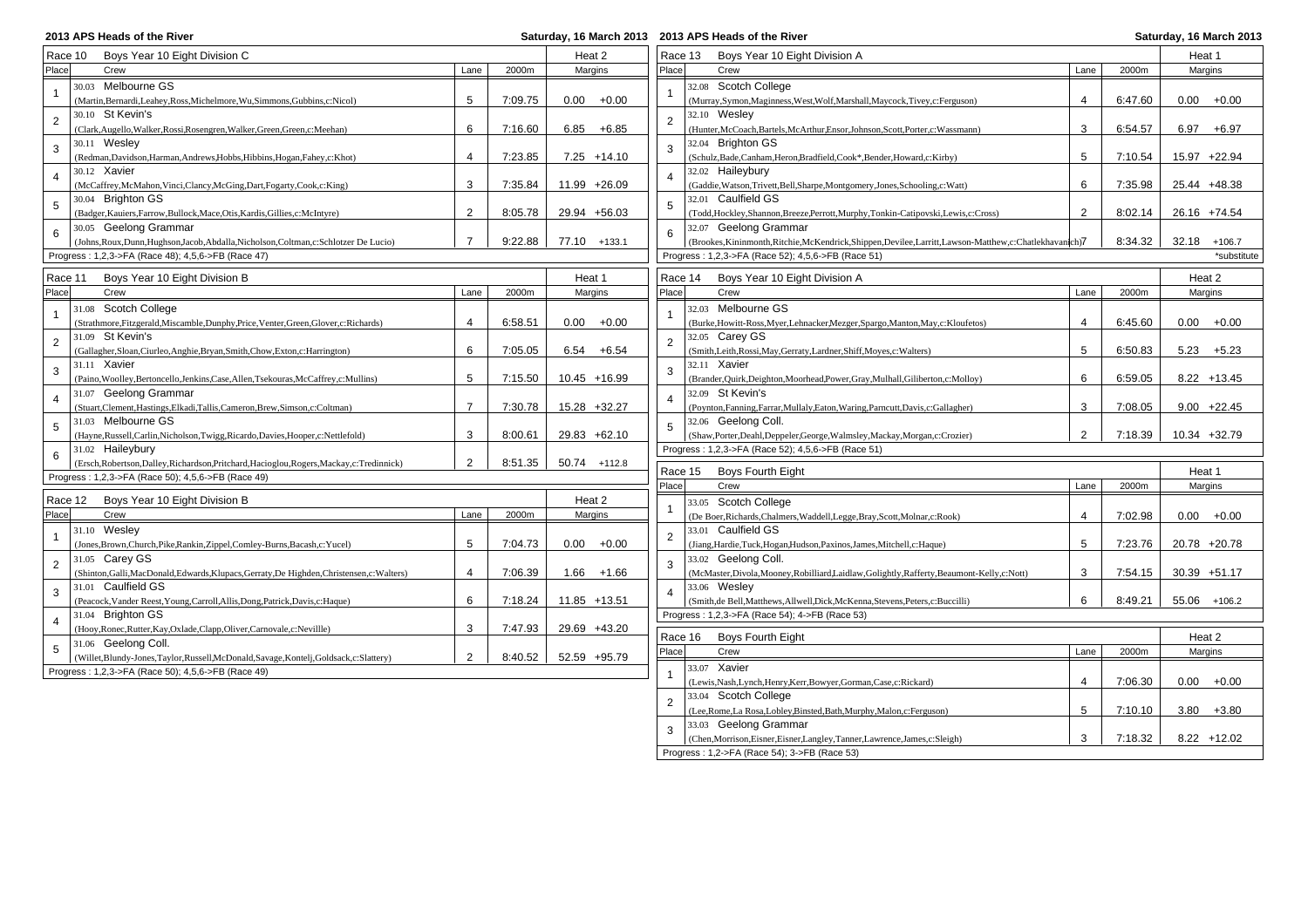## **2013 APS Heads of the River**

## **2013 APS Heads of the River Saturday, 16 March 2013**

| Race 17                   | <b>Boys Third Eight</b>                                                                                                                        |                |                  | Heat 1               |                    | Race 23                                  |  | Boys Year 9 Quad Division E  |                                                                                                  |                     |         | A Final         |
|---------------------------|------------------------------------------------------------------------------------------------------------------------------------------------|----------------|------------------|----------------------|--------------------|------------------------------------------|--|------------------------------|--------------------------------------------------------------------------------------------------|---------------------|---------|-----------------|
| Place                     | Crew                                                                                                                                           | Lane           | 2000m            | Margins              |                    | Place                                    |  | Crew                         |                                                                                                  | Lane                | 1000m   | Margins         |
|                           | 35.06 Scotch College                                                                                                                           |                |                  |                      |                    | $\mathbf{1}$                             |  | 08.03 Scotch College         | (Whittaker,Saliwonczyk,Hortin,Glaspole,c:Cameron)                                                | $\overline{4}$      | 4:09.05 | $0.00 + 0.00$   |
| $\overline{1}$            | (Duffy,Eady-Jennings,Stewart,Karklins,Hatty,Clark,Tissot,Millar,c:Callander)                                                                   | $\overline{4}$ | 6:42.14          | $0.00 + 0.00$        |                    | $\overline{2}$                           |  | 08.06 Wesley                 | (Cash,Cameron,Marucchi,Berry,c:Naylor)                                                           | 6                   | 4:17.27 | $8.22 + 8.22$   |
|                           | 35.05 Geelong Grammar                                                                                                                          |                |                  |                      |                    | 3                                        |  | 08.04 Scotch College         | (Russell, Oliver, Carr, McGlasham, c: Waddell)                                                   | 5                   | 4:35.96 | 18.69 +26.91    |
| $\sqrt{2}$                | (Carlton, Hermsen, Kimpton, Gibney, Gunn, Finckh, Forsyth, Lun, c: Strong)                                                                     | $\overline{2}$ | 6:52.85          | 10.71 +10.71         |                    | $\overline{4}$                           |  | 08.07 Xavier                 | (OShannassy, Stevenson, OFarrell, Downes, c: Somers)                                             | $\overline{2}$      | 4:59.34 | 23.38 +50.29    |
|                           | 35.09 Xavier                                                                                                                                   |                |                  |                      |                    | 5                                        |  | 08.05 St Kevin's             | (McDonald, Adams, Scarff, McGrath, c: Fong)                                                      | 3                   | 5:22.83 | 23.49 +73.78    |
| $\ensuremath{\mathsf{3}}$ | (Dunn, Long, Armstrong, Wright, Liszukiewicz, Elliott, Moodie, Lucas, c: King)                                                                 | 5              | 7:06.03          | 13.18 +23.89         |                    | 6                                        |  | 08.11 St Kevin's 8           | (Mills, Long, Bradica, Burgess, c: Smith)                                                        | $\overline{7}$      | 6:23.31 | 60.48 +134.2    |
|                           | 35.01 Brighton GS                                                                                                                              |                |                  |                      |                    |                                          |  |                              |                                                                                                  |                     |         |                 |
| $\overline{\mathbf{4}}$   | (Dick, MacGregor, Currie, Southgate, Kimpton-Moss, Beddoe, Hill, Jones, c: Grigoriou)                                                          | 3              | 7:21.56          | 15.53 +39.42         |                    | Girls Year 10 Four Division D<br>Race 24 |  |                              |                                                                                                  |                     |         | First & Final   |
|                           | 35.08 Wesley                                                                                                                                   |                |                  |                      |                    | Place                                    |  | Crew                         |                                                                                                  | Lane                | 1000m   | Margins         |
| $\sqrt{5}$                | (Ashton, Hildebrand-Wise, Fernandes-Kemp, Waters, Kramer, Ehrman, Parker, Blake, c: Heloury)                                                   | 6              | 7:50.57          | 29.01 +68.43         |                    | 1                                        |  | 13.01 Geelong Coll. 4        | (Spinazzola, Weaver, Hanrahan, Greene, c: Ward)                                                  | $\overline{4}$      | 4:44.68 | 0.00<br>$+0.00$ |
|                           | Progress: 1,2,3->FA (Race 57); 4,5,6->FB (Race 56)                                                                                             |                |                  |                      |                    | $\overline{2}$                           |  | 13.02 Geelong Grammar 5      | (Roberts, Shakesheff, Roper, Sanchez, c: Ellice-Flint)                                           | $\mathbf{3}$        | 4:51.31 | 6.63<br>$+6.63$ |
|                           |                                                                                                                                                |                |                  |                      |                    | 3 <sup>1</sup>                           |  | 13.03 Geelong Grammar 5      | (Collins, Evans, McGrath, Holmes, c: Bourke-Thomas)                                              | 5                   | 5:06.11 | 14.80 +21.43    |
| Race 18                   | Boys Third Eight                                                                                                                               |                |                  | Heat 2               |                    |                                          |  |                              |                                                                                                  |                     |         | <b>B</b> Final  |
| Place                     | Crew                                                                                                                                           | Lane           | 2000m            | Margins              |                    | Race 25                                  |  | Boys Year 9 Quad Division D  |                                                                                                  |                     |         |                 |
| $\overline{1}$            | 35.03 Melbourne GS                                                                                                                             |                |                  |                      |                    | Place                                    |  | Crew                         |                                                                                                  | Lane                | 1000m   | Margins         |
|                           | (Nott, Adams, Billings, Dix, Burnside, Drew, Poulter, Titeu, c: Otto)                                                                          | 5              | 6:51.84          | $0.00 + 0.00$        |                    | 1                                        |  | 11.03 Melbourne GS           | (Morgan, Happell, Gillham, Nott, c: Fleetwood)                                                   | $\overline{4}$      | 4:10.10 | $0.00 + 0.00$   |
| $\sqrt{2}$                | 35.02 Caulfield GS                                                                                                                             |                |                  |                      |                    | $\overline{2}$                           |  | 11.04 Brighton GS            | (Mirmilstein, Coleman, Moran, Bartlett-Bragg, c: Lovett)                                         | 5                   | 4:19.18 | 9.08<br>$+9.08$ |
|                           | (Cross,Tolnai,Harris,Sadler,Smith,Ferguson,Ng,Guillaume,c:Cock)                                                                                | $\overline{4}$ | 6:55.63          | $3.79 + 3.79$        |                    | 3                                        |  | 11.06 Scotch College         | (Fraser-Smith, Ward, Kempton, Kemp, c: Oates)                                                    | 3                   | 4:30.29 | $11.11 + 20.19$ |
| 3                         | 35.04 Geelong Coll.                                                                                                                            |                |                  |                      |                    | $\overline{4}$                           |  | 11.11 Scotch College 7       | (Gill, Kelly, Chong, Hebel)                                                                      | 2                   | 4:50.57 | 20.28 +40.47    |
|                           | (Sloan, McGowan, Wishart, Baensch, De Young, Breer, Horn, Acosta-Ruiz, c: Forshaw)                                                             | 3              | 7:00.16          | $4.53 + 8.32$        |                    | 5                                        |  | 11.10 Scotch College 7       | (Tan,Laurance,Walmsley,Ma)                                                                       | 6<br>$\overline{7}$ | 5:13.75 | 23.18 +63.65    |
| $\overline{\mathbf{4}}$   | 35.07 St Kevin's                                                                                                                               |                |                  |                      |                    |                                          |  | 6   11.12 St Kevin's 7       | (Sinni, Palamara, Brusco, Lo, c: O'Connell)                                                      |                     | 5:44.92 | 31.17 +94.82    |
|                           | (Emerson, Spinazolla, Stankovich, Rava, Reinwald, Gallagher, Doble, Rausch, c: Russo)                                                          | 6              | 8:02.55          | 62.39 +70.71         |                    | Race 26                                  |  | Boys Year 9 Quad Division D  |                                                                                                  |                     |         | A Final         |
|                           | Progress: 1,2,3->FA (Race 57); 4,5,6->FB (Race 56)                                                                                             |                |                  |                      |                    | Place                                    |  | Crew                         |                                                                                                  | Lane                | 1000m   | Margins         |
| Race 19                   | Boys Year 9 Quad Division F                                                                                                                    |                |                  | <b>B</b> Final       |                    | 1                                        |  | 11.08 Wesley                 | (Krotiris, Rea, Allan, Hickey, c: Bliss)                                                         | 2                   | 4:07.70 | $0.00 + 0.00$   |
| Place                     | Crew                                                                                                                                           | Lane           | 1000m            | Margins              |                    | $\overline{2}$                           |  | 11.01 Caulfield GS           | (Donoghue,Coburn,Zhang,Cowie,c:Horton)                                                           | 5                   | 4:17.96 | $10.26 + 10.26$ |
| $\mathbf{1}$              | St Kevin's 9(Rowe, Sullivan, Wynne, Reeves, c: Lohan)<br>05.10                                                                                 | $\overline{4}$ | 4:21.31          | 0.00                 | $+0.00$            | 3                                        |  | 11.07 St Kevin's             | (Wray, Suhr, McCosker, Jennings, c: Phillips)                                                    | $\overline{4}$      | 4:30.92 | 12.96 +23.22    |
| $\overline{2}$            | Brighton GS (Gernandt, Brighton-Knight, Stannus, Bilosh-Delic, c: Bartlett-Bragg)<br>05.02                                                     | 6              | 4:36.85          | 15.54 +15.54         |                    | $\overline{4}$                           |  | 11.02 Haileybury             | (Beaton, Sidhu, Zeinstra, Kirkwood, c: Suganthirakumar                                           | $\overline{7}$      | 4:57.56 | 26.64 +49.86    |
| 3 <sup>1</sup>            | 05.09 Scotch College 9 (Saxena, Langley, Roake, Xia, c: Luu)                                                                                   | 3              | 5:09.46          | 32.61 +48.15         |                    | 5 <sup>5</sup>                           |  | 11.09 Xavier                 | (Stirling, Meehan, Nuzzo, Follachio, c: Wilson)                                                  | 6                   | 5:24.20 | 26.64 +76.50    |
| 4                         | Caulfield GS 9 (Robinson, Liu, Hyams, Han, c: Katiforis)<br>05.07                                                                              | 5              | 5:55.54          | 46.08 +94.23         |                    | 6                                        |  | 11.05 Scotch College         | (Hanna, Watson, Cooper, Clements, c: Gill)                                                       | 3                   | 6:34.25 | 70.05 +146.5    |
|                           |                                                                                                                                                |                |                  |                      |                    |                                          |  |                              |                                                                                                  |                     |         |                 |
| Race 20                   | Boys Year 9 Quad Division F                                                                                                                    |                |                  | A Final              |                    | Race 27                                  |  | Girls Year 9 Four Division D |                                                                                                  |                     |         | First & Final   |
| Place                     | Crew                                                                                                                                           | Lane           | 1000m            | Margins              |                    | Place                                    |  | Crew                         |                                                                                                  | Lane                | 1000m   | Margins         |
| $\mathbf{1}$              | 05.03 Scotch College<br>(Hodge, Parks, Crawley, Anderson, c: Webster)                                                                          | $\overline{4}$ | 4:11.82          | $0.00 + 0.00$        |                    | $\mathbf{1}$                             |  | 12.04 Geelong Coll. 5        | (McQuinn, Potts, Holten, Arcdekker, c: Higgins)                                                  | 5                   | 5:49.60 | $0.00 + 0.00$   |
| $\overline{2}$            | Scotch College<br>05.04<br>(Jones, Meikle, Scott, Sladden, c: Davis)                                                                           | $\overline{2}$ | 4:24.35          | 12.53 +12.53         |                    | $\overline{2}$                           |  | 12.05 Geelong Coll. 6        | (Evans, Stewart, Nockles, Powell, c: Sadler)                                                     | 3                   | 6:03.31 | 13.71 +13.71    |
| 3 <sup>7</sup>            | $05.06$ Wesley<br>(Fraser, Orr, Davis, Birchall, c: Harman)                                                                                    | 6              | 4:39.06          | 14.71 +27.24         |                    | 3                                        |  | 12.03 Wesley 4               | (Bilby, Jackson, Barbayannis, Richardson, c: Jacobson)                                           | 6                   | 6:25.75 | 22.44 +36.15    |
| $\overline{4}$            | 05.01 Haileybury<br>(Prentice, Lynch, Anderson, Liyana Arachchige, c: Fielding)                                                                | 3              | 5:00.71          | 21.65 +48.89         |                    | $\overline{4}$                           |  | 12.01 Haileybury 4           | (Harris, Edwards, Cassimaty, Smallman, c: Huynh)                                                 | $\overline{4}$      | 7:27.24 | 61.49 +97.64    |
| $5^{\circ}$               | Melbourne GS 9<br>05.08<br>(Scotti, Smith, Berry, Zographos, c: Symons)                                                                        | $\overline{7}$ | 5:24.36          | 23.65 +72.54         |                    | Race 28                                  |  | Boys Year 9 Eight Division D |                                                                                                  |                     |         | First & Final   |
|                           | 6 05.05 St Kevin's<br>(Viterbo, Brownlee, Cheney, Gaul, c: Dumaresq)                                                                           | 5              | 6:26.64          | 62.28 +134.8         |                    | Place                                    |  | Crew                         |                                                                                                  | Lane                | 1000m   | Margins         |
| Race 21                   | Girls Year 10 Four Division E                                                                                                                  |                |                  | First & Final        |                    |                                          |  | 14.04 Melbourne GS           |                                                                                                  |                     |         |                 |
| Place                     | Crew                                                                                                                                           | Lane           | 1000m            | Margins              |                    |                                          |  |                              | (Atkins, Nuske, Tunbridge, Forge, Hiscock, Morgan, Paul, Ingham, c: Bundey)                      | $\overline{4}$      | 3:59.30 | 0.00<br>$+0.00$ |
|                           |                                                                                                                                                |                |                  |                      |                    |                                          |  | 14.02 Caulfield GS           |                                                                                                  |                     |         |                 |
| $\mathbf{1}$              | $10.01$ Geelong Coll. 5<br>(Cunningham, Klein, Colman, Berton, c: Proebstl)                                                                    | 5<br>4         | 4:49.88          | 0.00<br>1.46         | $+0.00$<br>$+1.46$ | $\overline{2}$                           |  |                              | (Apostolopoulos, Herbert, Kennett, Murray, Hatzis, Cruz-Marshall, Loughnan, Hamilton, c: Reeves) | 5                   | 4:17.75 | 18.45 +18.45    |
| 2                         | 10.05 Geelong Grammar 6 (Duncan, Allsopp, Teuscher, Alizzi, c: Mackay)                                                                         | 3              | 4:51.34          |                      |                    |                                          |  | 14.03 Haileybury             |                                                                                                  |                     |         |                 |
| 3<br>$\overline{4}$       | $10.04$ Geelong Coll. 6<br>(De Young, Moran, Sefton, Doery, c: Nation)<br>10.07 Geelong Grammar 6 (Campbell, Austin, Reis, Lindsay, c: McPhee) | $\overline{7}$ | 4:56.30          | 4.96<br>13.63 +20.05 | $+6.42$            | 3                                        |  |                              | (Grubb, Skoglund, Merhi, Mason, Cochrane, Rotar, Wooldridge, Tochner, c: Cahill)                 | $\mathbf{3}$        | 4:52.77 | 35.02 +53.47    |
|                           |                                                                                                                                                |                | 5:09.93          |                      |                    |                                          |  | 14.01 Caulfield GS           |                                                                                                  |                     |         |                 |
| 5 <sub>5</sub>            | Geelong Grammar 6 (Clingeleffer-Woodford, Breidahl, Robinson, Dow, c: Joyce) 6<br>10.06                                                        |                | 5:27.26          | 17.33 +37.38         |                    | $\overline{4}$                           |  |                              | (Riddiford, Back, Vasic, Duszniak, Barnett, Osianlis, Remzi-Johnson, Thomas, c: Rombauts)        | 6                   | 6:04.35 | 71.58 +125.0    |
| Race 22                   | Boys Year 9 Quad Division E                                                                                                                    |                |                  | <b>B</b> Final       |                    |                                          |  |                              |                                                                                                  |                     |         |                 |
| Place                     | Crew                                                                                                                                           | Lane           | 1000m            | Margins              |                    | Race 29                                  |  | Girls Year 9 Four Division C |                                                                                                  |                     |         | First & Final   |
| $\mathbf{1}$              | 08.01 Haileybury<br>(Stokeld,Longo,Schooling,Scaunich,c:Bingham)                                                                               | 6              | 4:28.90          | $0.00 + 0.00$        |                    | Place                                    |  | Crew                         |                                                                                                  | Lane                | 1000m   | Margins         |
| $\overline{2}$            | 08.02 Brighton GS<br>(Sitzoukis,Lovett,Branson,Bottomley,c:Brighton-Knight)                                                                    | $\overline{7}$ | 4:41.44          | 12.54 +12.54         |                    | $\mathbf{1}$                             |  | 16.04 Wesley 3               | (Tabalujan, Brownjohn, Coburn, Griffiths, c: Jordan)                                             | 4                   | 4:40.25 | 0.00<br>$+0.00$ |
| 3                         | 08.09 Scotch College 8<br>(Holyman, Richards, Fasso, Digby, c: Orloff)                                                                         | $\overline{4}$ | 4:55.17          | 13.73 +26.27         |                    | $\overline{2}$                           |  | 16.01 Haileybury 3           | (Anderson, Blunt, Nixon, Proctor-Parker, c: Tinkler)                                             | 6                   | 4:46.39 | $6.14 + 6.14$   |
| $\overline{4}$            | $\begin{array}{ c c }\n 08.08 & \text{Xavier}\n \end{array}$<br>(Sheahan, McKay, Nankivell, Ginnane, c: Beech)                                 | 3              | 5:20.08          | 24.91 +51.18         |                    | 3 <sup>1</sup>                           |  | 16.03 Geelong Coll. 3        | (Urquhart, Hall, Wynhoven, Walder, c: McArthur)                                                  | 5                   | 4:57.68 | 11.29 +17.43    |
|                           | 08.10 Scotch College 8<br>(Choi, Wittman, Liu, Elliott, c: Greco)                                                                              | 5              | <b>SCRATCHED</b> |                      |                    | $\overline{4}$                           |  | 16.05 Geelong Coll. 4        | (Goy, Newnham, Rochow, Cheatley, c: McGrath)                                                     | 3                   | 5:17.13 | 19.45 +36.88    |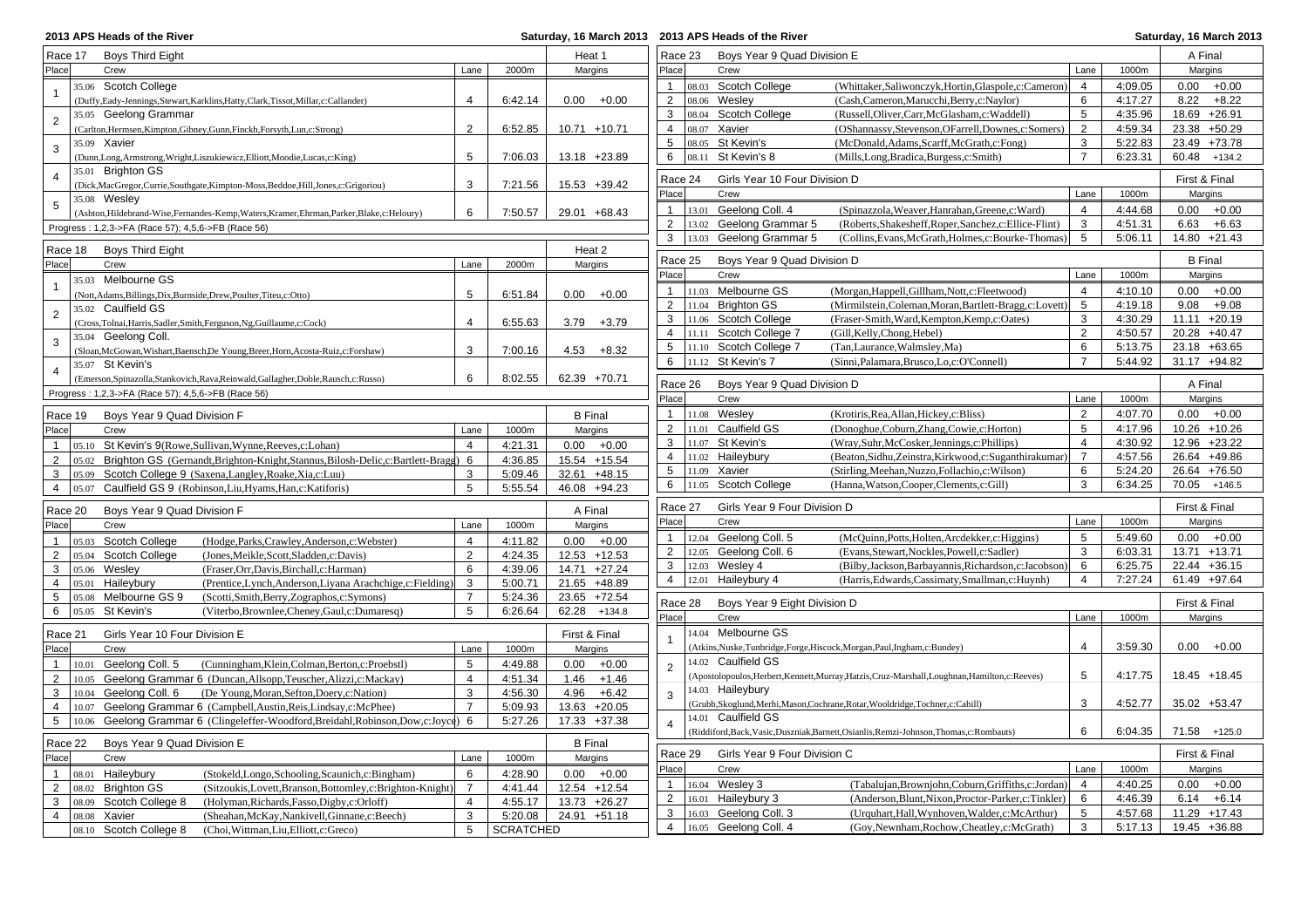|                     | 2013 APS Heads of the River              |                                       |                                                                                               |                     |                                          | Saturday, 16 March 2013 2013 APS Heads of the River |                                          |                                  |                              |                                                                                              | Saturday, 16 March 2013 |                    |                |                                |
|---------------------|------------------------------------------|---------------------------------------|-----------------------------------------------------------------------------------------------|---------------------|------------------------------------------|-----------------------------------------------------|------------------------------------------|----------------------------------|------------------------------|----------------------------------------------------------------------------------------------|-------------------------|--------------------|----------------|--------------------------------|
|                     | Race 30<br>Girls Year 10 Four Division C |                                       |                                                                                               | First & Final       | Race 37<br>Girls Year 10 Four Division B |                                                     |                                          |                                  |                              |                                                                                              | First & Final           |                    |                |                                |
| Place               |                                          | Crew                                  |                                                                                               | Lane                | 1000m                                    | Margins                                             | Place                                    | Crew                             |                              |                                                                                              | Lane                    | 1000m              | Margins        |                                |
| 1                   |                                          | 17.02 Geelong Coll. 3                 | (Perry, Osborne, Brierly, Threadgold, c: Ioannou)                                             | 5                   | 4:28.69                                  | $0.00 + 0.00$                                       |                                          | $1 \quad 21.02$ Geelong Coll.    |                              | (Lyall, Wood, Kent-Spark, Dixon, c: Smith)                                                   | $\overline{4}$          | 4:13.11            |                | $0.00 + 0.00$                  |
| $\overline{2}$      |                                          | 17.04 Wesley 3                        | (Mutz, Heron, Hagenauer, Robertson, c: Davies)                                                | $\overline{7}$      | 4:39.87                                  | $11.18 + 11.18$                                     | $2^{\circ}$                              | 21.01 Haileybury                 |                              | (Stillwell, Sheales, White, Cato, c: Tzilantonis)                                            | 3                       | 4:17.75            |                | $4.64 + 4.64$                  |
| 3                   |                                          | 17.05 Geelong Grammar 4               | (Bryson, Johnson, Gill, Mactaggart, c: Moran)                                                 | 6                   | 4:55.40                                  | 15.53 +26.71                                        | 3 <sup>1</sup>                           | $21.04$ Weslev                   |                              | (Rzesniowiecki, Metzeling, McMahon, Stewart, c: Tuan-Mu)                                     | 6                       | 4:27.08            |                | $9.33 + 13.97$                 |
| $\overline{4}$      |                                          | 17.03 Geelong Grammar 3               | (Hardy, Underwood, Burgess, O'Reilly, c: Cochrane)                                            | $\overline{4}$      | 5:11.23                                  | 15.83 +42.54                                        | 4<br>21.03                               |                                  |                              | Geelong Grammar (Darling,Lewis,Moore,Coburn,c:Leach)                                         | 5                       | 4:52.94            | 25.86 +39.83   |                                |
|                     |                                          | 5   $17.01$ Haileybury 3              | (Rolfe, Maroney, Smith, Lee, c: Lewis)                                                        | 3                   | 5:33.19                                  | 21.96 +64.50                                        | Race 38                                  |                                  | Boys Year 9 Eight Division B |                                                                                              |                         |                    | First & Final  |                                |
| Race 31             |                                          | Boys Year 9 Quad Division C           |                                                                                               |                     |                                          | <b>B</b> Final                                      | Place                                    | Crew                             |                              |                                                                                              | Lane                    | 1000m              | Margins        |                                |
| Place               |                                          | Crew                                  |                                                                                               | Lane                | 1000m                                    | Margins                                             |                                          | 22.01 Melbourne GS               |                              |                                                                                              |                         |                    |                |                                |
| $\mathbf{1}$        |                                          | 15.05 Geelong Coll.                   | (Allan, Hurley, Castles, Wright, c: Falkiner)                                                 | $\overline{4}$      | 4:11.65                                  | 0.00<br>$+0.00$                                     |                                          |                                  |                              | (Smagas, Webb Ware, Smagas, Hugh-Jones, Roberts, Hocking, Williams, Fairchild, c: Chestney)  | 5                       | 3:36.99            |                | $0.00 + 0.00$                  |
| $\overline{2}$      |                                          | 15.01 Caulfield GS                    | (O'Sullivan, Wainwrigth, O'Sullivan, Spackman, c: Van Driel)                                  | 5                   | 4:15.92                                  | 4.27<br>$+4.27$                                     | 2                                        | 22.02 Carey GS                   |                              |                                                                                              |                         |                    |                |                                |
|                     |                                          | 3   $15.04$ Brighton GS               | (Moore, Yamamoto, Collie, Allen, c: Morris)                                                   | 3                   | 4:21.64                                  | $5.72 + 9.99$                                       |                                          |                                  |                              | (Keck,Jones,Quay,Lin,Angelico,Denham,Wilson,Bunsee,c:Rees)                                   | $\overline{4}$          | 3:39.87            |                | $2.88 + 2.88$                  |
| Race 32             |                                          | Boys Year 9 Quad Division C           |                                                                                               |                     |                                          | A Final                                             | 3                                        | 22.03 Xavier                     |                              |                                                                                              |                         |                    |                |                                |
| Place               |                                          | Crew                                  |                                                                                               | Lane                | 1000m                                    | Margins                                             |                                          |                                  |                              | (Elksnis, Romanin-Green, Ward, Batten, Beaton, Date, Silk, Beaton, c: Jones)                 | 3                       | 3:47.90            |                | $8.03 + 10.91$                 |
| $\mathbf{1}$        |                                          | 15.06 Scotch College                  | (Cameron, Bateman, Rovas, Kilroe-Smith, c: Searles)                                           | 4                   | 3:57.00                                  | 0.00<br>$+0.00$                                     | Race 39                                  |                                  | Girls Year 9 Four Division A |                                                                                              |                         |                    | First & Final  |                                |
| $\overline{2}$      |                                          | 15.03 Melbourne GS                    | (Keeble, Ebeling, Blomley, Veall, c: Plummer)                                                 | 6                   | 3:59.84                                  | 2.84<br>$+2.84$                                     | Place                                    | Crew                             |                              |                                                                                              | Lane                    | 1000m              | Margins        |                                |
| 3                   |                                          | 15.07 Scotch College                  | (Cross,Crowston,O'Brien,Stanley,c:James)                                                      | 5                   | 4:04.77                                  | $+7.77$<br>4.93                                     |                                          | 1 $\vert$ 24.02 Geelong Coll.    |                              | (Carroll, McMaster, Crawford, Cayzer, c: Balaam)                                             | 3                       | 4:18.95            |                | $0.00 + 0.00$                  |
| 4                   |                                          | 15.02 Haileybury                      | (Taskovski, Reid, Irwin, Pullin, c: Hemphill)                                                 | $\overline{2}$      | 4:11.38                                  | $6.61 + 14.38$                                      | $2^{\circ}$                              | $24.03$ Wesley                   |                              | (Gardiner, Baker, Omond, Dickman, c: Stevens)                                                | $\overline{4}$          | 4:20.02            | 1.07           | $+1.07$                        |
| 5 <sup>5</sup>      |                                          | 15.09 Wesley                          | (Owen, Parris, Melbourne, Lowndes, c: Warren)                                                 | $\overline{7}$      | 4:18.39                                  | 7.01 +21.39                                         | 3 <sup>1</sup>                           | 24.01 Haileybury                 |                              | (FitzGerald,Shand-Gost,Hartnett,Preston,c:Kimberley)                                         | 5                       | 4:29.45            |                | $9.43 + 10.50$                 |
| 6                   | 15.08                                    | St Kevin's                            | (Jirik, Schlaghecke, Gusman, Stefanac, c: Rawolle)                                            | 3                   | 4:25.70                                  | 7.31 +28.70                                         | Race 40                                  |                                  | Boys Year 9 Quad Division A  |                                                                                              |                         |                    | <b>B</b> Final |                                |
| Race 33             |                                          | Boys Year 9 Eight Division C          |                                                                                               |                     |                                          | First & Final                                       | Place                                    | Crew                             |                              |                                                                                              | Lane                    | 1000m              | Margins        |                                |
| Place               |                                          | Crew                                  |                                                                                               | Lane                | 1000m                                    | Margins                                             | $\mathbf{1}$                             | 23.05 Geelong Coll.              |                              | (Malishev,Longden,Ekberg,Gorell,c:Hayes)                                                     | $\overline{4}$          | 3:52.74            |                | $0.00 + 0.00$                  |
|                     |                                          | 18.02 Melbourne GS                    |                                                                                               |                     |                                          |                                                     | $\overline{2}$                           | 23.02 Haileybury                 |                              | (Crantock, Humble, Jackson, Cain, c: Arthur)                                                 | 3                       | 3:52.84            |                | $0.10 + 0.10$                  |
| $\overline{1}$      |                                          |                                       | (Burnett,Lovejoy-Hall,Fox,Collopy,Robinson,Goodman,Lowman,Guest,c:Udovenya)                   | $\overline{4}$      | 3:50.89                                  | $+0.00$<br>0.00                                     | 3 <sup>1</sup>                           | 23.04 Brighton GS                |                              | (Bilionis, Denman, Hayes, Gregson, c: Yamamoto)                                              | 5                       | 4:09.33            |                | 16.49 +16.59                   |
| $\overline{2}$      |                                          | 18.04 Geelong Coll.                   |                                                                                               |                     |                                          |                                                     |                                          |                                  |                              |                                                                                              |                         |                    |                |                                |
|                     |                                          |                                       | (Morgan, Carr, Slorach, McRae-Palmer, Nicholas, Taylor, Molloy, Jackman, c: Nelson)           | 3                   | 3:51.78                                  | 0.89<br>$+0.89$                                     | Race 41                                  |                                  | Boys Year 9 Quad Division A  |                                                                                              |                         |                    | A Final        |                                |
| $\mathbf{3}$        |                                          | 18.01 Caulfield GS                    |                                                                                               |                     |                                          |                                                     | Place                                    | Crew                             |                              |                                                                                              | Lane                    | 1000m              | Margins        |                                |
|                     |                                          |                                       | (Donne,Dunn,Pohl,Kaye,Hicks,Pemberton,Lipman,Dorevitch,c:Krassaris)                           | 6                   | 3:55.11                                  | $3.33 +4.22$                                        | $\mathbf{1}$<br>$\overline{2}$           | 23.08 St Kevin's<br>23.09 Xavier |                              | (Smith, Hanlon, O'Leary, Bolton, c: Cameron)<br>(McMahon, Ralph, Stewart, Power, c: Frawley) | 3<br>$\overline{4}$     | 3:30.24<br>3:33.27 |                | $0.00 + 0.00$<br>$3.03 + 3.03$ |
| $\overline{4}$      |                                          | 18.03 Carey GS                        |                                                                                               |                     |                                          |                                                     | 3                                        | 23.06 Scotch College             |                              | (Westacott, Dale, Sutherland, Martin, c: Sinclair)                                           | 5                       | 3:39.08            |                | $5.81 + 8.84$                  |
|                     |                                          | 18.05 Xavier                          | (Jobson, Nash, Bullock, Horgan, Holman, Dewhirst, Wilkinson, Jobson, c: Maloney-Urdampilleta) | 5                   | 3:59.93                                  | 4.82<br>$+9.04$                                     | $\overline{4}$                           | 23.07 Scotch College             |                              | (Lynch, Brooke, Sherlock, Poppenbeek, c: Horth)                                              | 6                       | 3:47.70            |                | $8.62 + 17.46$                 |
| $\sqrt{5}$          |                                          |                                       | (Paulsen, Hannebery, Renehan, Fagan, Carey, McCombe, Knott, Brown, c: Ashmore)                | $\overline{7}$      | 4:15.94                                  | 16.01 +25.05                                        | 5 <sup>5</sup>                           | 23.03 Melbourne GS               |                              | (Robertson, McGrath, Foster, Stevenson, c: Anders                                            | $\overline{7}$          | 4:04.32            | 16.62 +34.08   |                                |
|                     |                                          |                                       |                                                                                               |                     |                                          |                                                     | $6 \mid 23.01$                           | Caulfield GS                     |                              | (Tolnai, Deighton, Edwards, Edwards, c: Katiforis)                                           | $\overline{2}$          | 4:22.82            | 18.50 +52.58   |                                |
| Race 34             |                                          | Girls Year 9 Four Division B          |                                                                                               |                     |                                          | First & Final                                       | Race 42<br>Girls Year 10 Four Division A |                                  |                              |                                                                                              |                         |                    | First & Final  |                                |
| Place               |                                          | Crew                                  |                                                                                               | Lane                | 1000m                                    | Margins                                             | Place                                    | Crew                             |                              |                                                                                              | Lane                    | 1000m              | Margins        |                                |
| $\mathbf{1}$        |                                          | 20.03 Wesley 2                        | (Eyles, West, Korren, Harvie, c: Bassova)                                                     | 3                   | 4:25.82                                  | 0.00<br>$+0.00$                                     | 1                                        | 26.02 Geelong Coll.              |                              | (Campbell,Caithness,Finlay,Gorell,c:Clark)                                                   | 5                       | 4:07.38            |                | $0.00 + 0.00$                  |
| $\overline{2}$<br>3 | 20.02                                    | Geelong Coll. 2<br>20.01 Haileybury 2 | (Milner, Wynter, Boness, Cheatley, c: Urquhart)<br>(Coad,Clarke,Riskin,McDonald,c:Mathews)    | $\overline{4}$<br>5 | 4:42.89                                  | 17.07 +17.07<br>25.87 +42.94                        | $\overline{2}$                           | 26.01 Haileybury                 |                              | (Albury, Hazell, Pearce, Knott, c: Berry)                                                    | 4                       | 4:12.42            |                | $5.04 + 5.04$                  |
| $\overline{4}$      | 20.04                                    | Geelong Coll. 3                       | (Howie, Newnham, Shuter, Cox, c: Trescowthick)                                                | 6                   | 5:08.76<br>5:36.46                       | 27.70 +70.64                                        | 3                                        | 26.03 Geelong Grammar            |                              | (Morrison, Brookes, Green, Cameron, c: Rofe)                                                 | 3                       | 4:18.63            |                | $6.21 + 11.25$                 |
|                     |                                          |                                       |                                                                                               |                     |                                          |                                                     | $\overline{4}$                           | $26.04$ Wesley                   |                              | (Jones, Carlisle-Goldblatt, Bowles, Goodwin, c: Ryan)                                        | 6                       | 4:31.33            |                | 12.70 +23.95                   |
| Race 35             |                                          | Boys Year 9 Quad Division B           |                                                                                               |                     |                                          | <b>B</b> Final                                      |                                          |                                  |                              |                                                                                              |                         |                    |                |                                |
| Place               |                                          | Crew                                  |                                                                                               | Lane                | 1000m                                    | Margins                                             | Race 43<br>Place                         | Crew                             | Boys Year 9 Eight Division A |                                                                                              |                         | 1000m              | First & Final  |                                |
| $\mathbf{1}$        |                                          | 19.10 Xavier                          | (Giuliani, Lawson, Pirrie, Wilcock, c: King)                                                  | 6                   | 3:47.19                                  | 0.00<br>$+0.00$                                     |                                          |                                  |                              |                                                                                              | Lane                    |                    | Margins        |                                |
| $\mathbf{2}$        |                                          | 19.01 Caulfield GS                    | (Purcell, Sinclair, Meads, Allen, c: Anderson)                                                | 3                   | 3:51.80                                  | 4.61<br>$+4.61$                                     |                                          | 25.03 Wesley                     |                              |                                                                                              | 3                       |                    |                |                                |
| $\mathbf{3}$        |                                          | 19.04 Brighton GS                     | (Kavadias, Massuger, Parker, Morris, c: Gregson)                                              | 5                   | 4:11.29                                  | 19.49 +24.10                                        |                                          | 25.02 Carey GS                   |                              | (McCoach, Norman, Pollaers, Howard, Burrows, Pollock, Fernandes-Kemp, O'Donnell, c: Lingard) |                         | 3:26.64            |                | $0.00 + 0.00$                  |
| $4 \mid$            |                                          | 19.05 Geelong Coll.                   | (King, Longden, Morrison, Vernon, c: Symons)                                                  | $\overline{4}$      | 4:31.48                                  | 20.19 +44.29                                        | 2                                        |                                  |                              | (Arnott, Virgona, Mitchell, O'Neill, Berry, Harris, Carfi, Chapman, c: Chatfield)            | 4                       | 3:33.66            |                | $7.02 + 7.02$                  |
| Race 36             |                                          | Boys Year 9 Quad Division B           |                                                                                               |                     |                                          | A Final                                             |                                          | 25.01 Melbourne GS               |                              |                                                                                              |                         |                    |                |                                |
| Place               |                                          | Crew                                  |                                                                                               | Lane                | 1000m                                    | Margins                                             | 3                                        |                                  |                              | (Petsinis, McMurrick, Wright, Bartels, Weerawardena, King, Crouch, Guest, c: Hornor)         | 5                       | 3:44.96            |                | 11.30 +18.32                   |
| $\mathbf{1}$        |                                          | 19.03 Melbourne GS                    | (O'Connell, Hannah, Judge, Muhlen-Schulte, c: Werbeloff)                                      | 6                   | 3:41.33                                  | 0.00<br>$+0.00$                                     |                                          | 25.04 Xavier                     |                              |                                                                                              |                         |                    |                |                                |
| $\overline{2}$      |                                          | 19.07 Scotch College                  | (Piper,Don,Barber,Marcel,c:Gertis)                                                            | 5                   | 3:43.33                                  | 2.00<br>$+2.00$                                     | $\overline{4}$                           |                                  |                              | (Bergin, Kirkland, Duvnjak, Stynes, Murphy, Manson, Schlicht, Lau, c: Covino)                | 6                       | 4:06.54            | 21.58 +39.90   |                                |
| 3                   |                                          | 19.08 St Kevin's                      | (Battistella, Janssen, Ryan, Hester, c: Beagley)                                              | 4                   | 3:50.73                                  | 7.40<br>$+9.40$                                     |                                          |                                  |                              |                                                                                              |                         |                    |                |                                |
| $\overline{4}$      |                                          | 19.09 Wesley                          | (Mande, Van Twest, Machell, Cargill, c: Waterhouse)                                           | 3                   | 3:59.41                                  | $8.68 + 18.08$                                      |                                          |                                  |                              |                                                                                              |                         |                    |                |                                |
| 5 <sub>5</sub>      |                                          | 19.02 Haileybury                      | (Hewitt, Molino, Gregors, Pisciotta, c: Butala)                                               | $\overline{2}$      | 4:09.42                                  | 10.01 +28.09                                        |                                          |                                  |                              |                                                                                              |                         |                    |                |                                |
|                     |                                          | 6 19.06 Scotch College                | (Emmett, Soust, McLellan, Baxter, c: Eade)                                                    | $\overline{7}$      | 4:24.80                                  | 15.38 +43.47                                        |                                          |                                  |                              |                                                                                              |                         |                    |                |                                |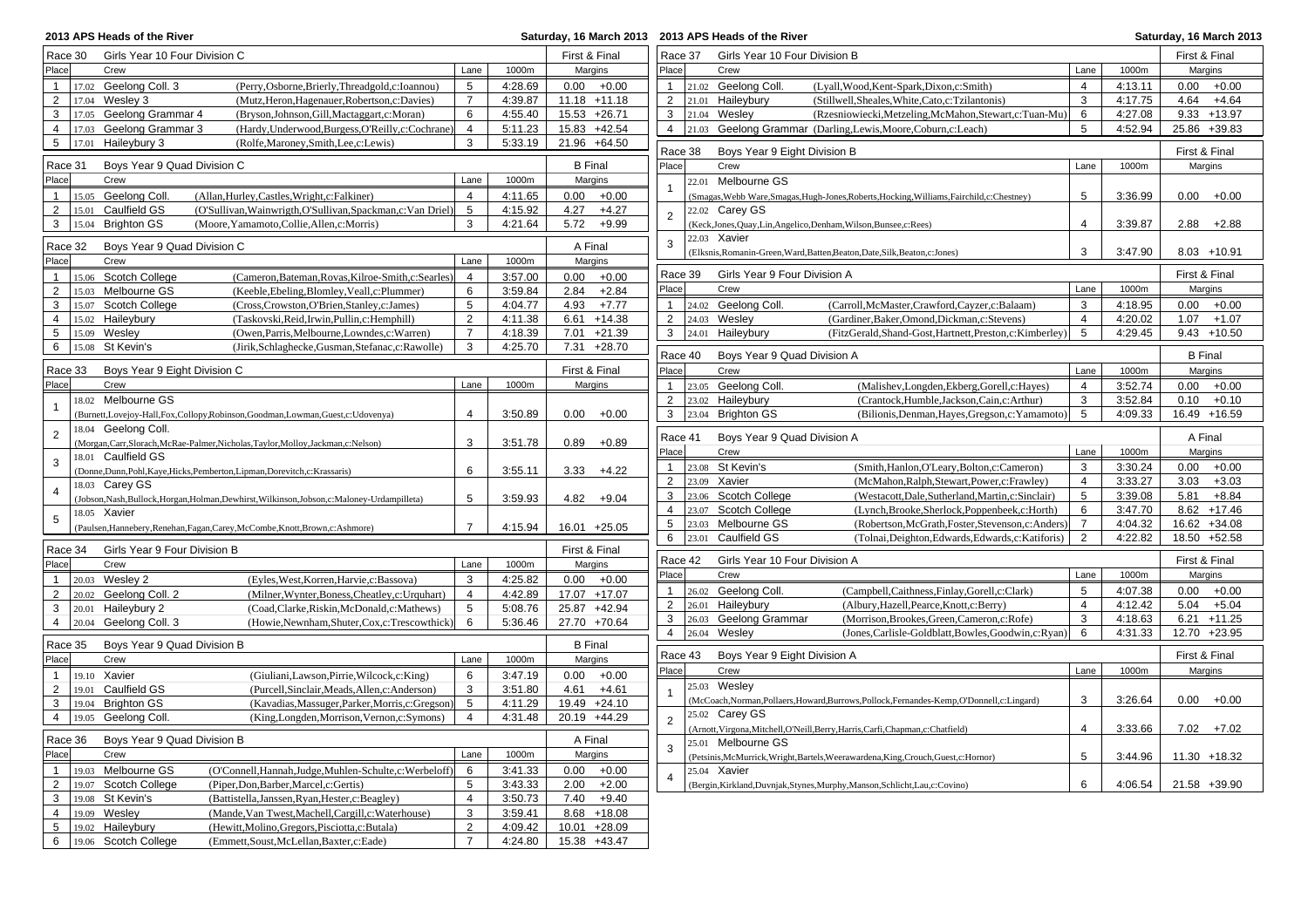| 2013 APS Heads of the River                                    |                                                                                         |                                          |                    |                 |                 | Saturday, 16 March 2013 2013 APS Heads of the River<br>Saturday, 16 March 2013                             |                |         |                 |  |
|----------------------------------------------------------------|-----------------------------------------------------------------------------------------|------------------------------------------|--------------------|-----------------|-----------------|------------------------------------------------------------------------------------------------------------|----------------|---------|-----------------|--|
| Boys Year 10 Coxed Four Division A<br>First & Final<br>Race 44 |                                                                                         | Boys Year 10 Eight Division B<br>Race 49 |                    |                 |                 | <b>B</b> Final                                                                                             |                |         |                 |  |
| Place<br>Crew                                                  |                                                                                         | Lane                                     | 1000m              | Margins         | Place           | Crew                                                                                                       | Lane           | 2000m   | Margins         |  |
| 1   $27.02$ Carey GS                                           | (Willis,Campbell,Grifa,Mitchell,c:Munroe)                                               | $\overline{4}$                           | 4:05.98            | 0.00<br>$+0.00$ |                 | 31.03 Melbourne GS                                                                                         |                |         |                 |  |
| 2 27.05 Wesley                                                 | (Ding, Hong, Owens-Gale, Facey, c: Tidhar)                                              | 5                                        | 4:11.48            | $+5.50$<br>5.50 |                 | (Hayne, Russell, Carlin, Nicholson, Twigg, Ricardo, Davies, Hooper, c: Nettlefold)                         | 5              | 7:25.55 | $0.00 + 0.00$   |  |
| 27.01 Caulfield GS<br>3                                        | (Stoddart, Petch, Hocking, Panozzo, c: Kennedy)                                         | 2                                        | 4:33.98            | 22.50 +28.00    | $\sqrt{2}$      | 31.07 Geelong Grammar                                                                                      |                |         |                 |  |
| $27.04$ St Kevin's<br>4                                        | (Liu, Aharfi, Chook, Jacka, c: Spencer)                                                 | 6                                        | 5:06.79            | 32.81 +60.81    |                 | (Stuart, Clement, Hastings, Elkadi, Tallis, Cameron, Brew, Simson, c: Coltman)                             | 3              | 7:29.45 | $3.90 + 3.90$   |  |
| 27.03 Geelong Coll.                                            | (Lyons, Goninon, Snarskis, Gratwick, c: Roe)                                            | 3                                        | <b>SCRATCHED</b>   |                 | 3               | 31.04 Brighton GS                                                                                          |                |         |                 |  |
| 27.06 Xavier                                                   | (Manson, McDonald, Shirley, Fogarty, c: Mullins)                                        | $\overline{7}$                           | <b>SCRATCHED</b>   |                 |                 | (Hooy, Ronec, Rutter, Kay, Oxlade, Clapp, Oliver, Carnovale, c: Nevillle)                                  | $\overline{4}$ | 7:46.53 | 17.08 +20.98    |  |
| Race 45<br>Girls Open Four                                     |                                                                                         |                                          |                    | First & Final   | $\overline{4}$  | 31.06 Geelong Coll.                                                                                        |                |         |                 |  |
| Place<br>Crew                                                  |                                                                                         | Lane                                     | 1000m              | Margins         |                 | (Willet,Blundy-Jones,Taylor,Russell,McDonald,Savage,Kontelj,Goldsack,c:Slattery)                           | 6              | 8:13.43 | 26.90 +47.88    |  |
|                                                                |                                                                                         | $\overline{4}$                           |                    |                 | $\,$ 5 $\,$     | 31.02 Haileybury                                                                                           |                |         |                 |  |
| 1 28.01 Carey GS                                               | (Wagstaff, Martin, Fedi, Younger, c: Wright)                                            | 5                                        | 4:12.29<br>4:33.48 | 0.00<br>$+0.00$ |                 | (Ersch, Robertson, Dalley, Richardson, Pritchard, Hacioglou, Rogers, Mackay, c: Tredinnick)                | $\overline{7}$ | 8:40.86 | 27.43 +75.31    |  |
| 2   $28.02$ Wesley                                             | (Deng, Heyes, Tsolos, Karantonis, c: Singleton)                                         |                                          |                    | 21.19 +21.19    | Race 50         | Boys Year 10 Eight Division B                                                                              |                |         | A Final         |  |
| Race 46<br>Boys Open Coxed Four                                |                                                                                         |                                          |                    | First & Final   | Place           | Crew                                                                                                       | Lane           | 2000m   | Margins         |  |
| Place<br>Crew                                                  |                                                                                         | Lane                                     | 1000m              | Margins         |                 | 31.08 Scotch College                                                                                       |                |         |                 |  |
| $\mathbf{1}$<br>$29.03$ Wesley                                 | (McArthur, Papathomas, Ensor, Mackie, c: Schnizler)                                     | $\overline{4}$                           | 3:35.23            | $0.00 + 0.00$   |                 | (Strathmore, Fitzgerald, Miscamble, Dunphy, Price, Venter, Green, Glover, c: Richards)                     | 2              | 6:59.44 | $0.00 + 0.00$   |  |
| $\overline{2}$<br>$29.02$ Carey GS                             | (Mires, Kyriakou, Hendy, Shinton, c: Wright)                                            | 5                                        | 3:43.82            | $8.59 + 8.59$   |                 | 31.10 Wesley                                                                                               |                |         |                 |  |
| 29.01 Brighton GS<br>3                                         | (Boxtel, Naidu, Campbell, Marks, c: Grigoriou)                                          | $\overline{7}$                           | 4:08.25            | 24.43 +33.02    | $\overline{2}$  | (Jones, Brown, Church, Pike, Rankin, Zippel, Comley-Burns, Bacash, c: Yucel)                               | 3              | 7:09.28 | 9.84<br>+9.84   |  |
| $29.04$ Xavier<br>4                                            | (Farquhar, Stevenson, Giuliani, Emonson, c: Agius)                                      | 6                                        | 4:48.01            | 39.76 +72.78    |                 | 31.09 St Kevin's                                                                                           |                |         |                 |  |
|                                                                |                                                                                         |                                          |                    |                 | 3               | (Gallagher, Sloan, Ciurleo, Anghie, Bryan, Smith, Chow, Exton, c: Harrington)                              | $\overline{4}$ | 7:21.88 | 12.60 +22.44    |  |
| Race 47<br>Boys Year 10 Eight Division C                       |                                                                                         |                                          |                    | <b>B</b> Final  |                 | 31.11 Xavier                                                                                               |                |         |                 |  |
| Place<br>Crew                                                  |                                                                                         | Lane                                     | 2000m              | Margins         | $\overline{4}$  | (Paino, Woolley, Bertoncello, Jenkins, Case, Allen, Tsekouras, McCaffrey, c: Mullins)                      | 6              | 7:35.45 | 13.57 +36.01    |  |
| 30.09 Scotch College                                           |                                                                                         |                                          |                    |                 |                 | 31.05 Carev GS                                                                                             |                |         |                 |  |
|                                                                | (Garner, Fish, Goh, Ferguson, Sutherland, Nicholls, Kamp, Hackett, c: Nicholls)         | 3                                        | 7:36.20            | $0.00 + 0.00$   | 5               | (Shinton, Galli, MacDonald, Edwards, Klupacs, Gerraty, De Highden, Christensen, c: Walters)                | 5              | 7:53.61 | 18.16 +54.17    |  |
| 30.12 Xavier<br>$\overline{2}$                                 |                                                                                         |                                          |                    |                 |                 | 31.01 Caulfield GS                                                                                         |                |         |                 |  |
|                                                                | (McCaffrey, McMahon, Vinci, Clancy, McGing, Dart, Fogarty, Cook, c: King)               | $\overline{2}$                           | 7:39.66            | $3.46 + 3.46$   | 6               | (Peacock, Vander Reest, Young, Carroll, Allis, Dong, Patrick, Davis, c: Haque)                             | $\overline{7}$ | 8:19.21 | 25.60 +79.77    |  |
| 30.06 Geelong Grammar<br>$\mathbf{3}$                          |                                                                                         |                                          |                    |                 |                 |                                                                                                            |                |         |                 |  |
|                                                                | (Reilly, Anderson, Leckie, Stone, Birk, Osti, Dawson, Falkenberg, c: Teo)               | 5                                        | 7:50.96            | 11.30 +14.76    | Race 51         | Boys Year 10 Eight Division A                                                                              |                |         | <b>B</b> Final  |  |
| 30.07 Scotch College<br>$\overline{4}$                         |                                                                                         |                                          |                    |                 | Place           | Crew                                                                                                       | Lane           | 2000m   | Margins         |  |
|                                                                | (Chen, Mackellar, Thomas, Maclean, Newing, Hamer, McAdam, Fan, c: Smith)                | 6                                        | 8:12.53            | 21.57 +36.33    |                 | 32.09 St Kevin's                                                                                           |                |         |                 |  |
| 30.04 Brighton GS<br>$\sqrt{5}$                                |                                                                                         |                                          |                    |                 |                 | (Poynton, Fanning, Farrar, Mullaly, Eaton, Waring, Parncutt, Davis, c: Gallagher)                          | 3              | 7:04.56 | $0.00 + 0.00$   |  |
|                                                                | (Badger, Kauiers, Farrow, Bullock, Mace, Otis, Kardis, Gillies, c: McIntyre)            | $\overline{4}$                           | 8:38.14            | 25.61 +61.94    | $\overline{2}$  | 32.02 Haileybury                                                                                           |                |         |                 |  |
| 30.05 Geelong Grammar<br>6                                     |                                                                                         |                                          |                    |                 |                 | (Gaddie, Watson, Trivett, Bell, Sharpe, Montgomery, Jones, Schooling, c: Watt)                             | $\overline{4}$ | 7:08.61 | $4.05 + 4.05$   |  |
|                                                                | (Johns, Roux, Dunn, Hughson, Jacob, Abdalla, Nicholson, Coltman, c: Schlotzer De Lucio) | $\overline{7}$                           |                    | <b>NTT</b>      | 3               | 32.06 Geelong Coll.                                                                                        |                |         |                 |  |
| Race 48<br>Boys Year 10 Eight Division C                       |                                                                                         |                                          |                    | A Final         |                 | (Shaw,Porter,Deahl,Deppeler,George,Walmsley,Mackay,Morgan,c:Crozier)                                       | 5              | 7:16.66 | $8.05 + 12.10$  |  |
| Place<br>Crew                                                  |                                                                                         | Lane                                     | 2000m              | Margins         | $\overline{4}$  | 32.07 Geelong Grammar                                                                                      |                |         |                 |  |
| 30.03 Melbourne GS                                             |                                                                                         |                                          |                    |                 |                 | (Brookes, Kininmonth, Ritchie, McKendrick, Shippen, Devilee, Larritt, Lawson-Matthew, c: Chatlekhavanich)7 |                | 7:29.30 | 12.64 +24.74    |  |
|                                                                | (Martin, Bernardi, Leahey, Ross, Michelmore, Wu, Simmons, Gubbins, c: Nicol)            | $\overline{2}$                           | 7:13.84            | $0.00 + 0.00$   | $5\phantom{.0}$ | 32.01 Caulfield GS                                                                                         |                |         |                 |  |
| 30.08 Scotch College                                           |                                                                                         |                                          |                    |                 |                 | (Todd, Hockley, Shannon, Breeze, Perrott, Murphy, Tonkin-Catipovski, Lewis, c: Cross)                      | 6              | 7:53.85 | 24.55 +49.29    |  |
| $\overline{2}$                                                 | (Ewart,Sincock,Alexander,Emerson,Mackinnon,Tsigaras,Hicks,Carlisle,c:Davis)             | 3                                        | 7:16.90            | $3.06 + 3.06$   | Race 52         | Boys Year 10 Eight Division A                                                                              |                |         | A Final         |  |
| 30.01 Caulfield GS                                             |                                                                                         |                                          |                    |                 | Place           | Crew                                                                                                       | Lane           |         |                 |  |
| 3                                                              | (Sherman, Harris, Tobin-Underwood, Scott, Sabet, Hosking, Grewal, Collins, c: Sachdev)  | 5                                        | 7:35.50            | 18.60 +21.66    |                 |                                                                                                            |                | 2000m   | Margins         |  |
| 30.11 Wesley                                                   |                                                                                         |                                          |                    |                 |                 | 32.08 Scotch College                                                                                       |                |         |                 |  |
| $\overline{4}$                                                 | (Redman, Davidson, Harman, Andrews, Hobbs, Hibbins, Hogan, Fahey, c: Khot)              | 6                                        | 7:54.66            | 19.16 +40.82    |                 | (Murray, Symon, Maginness, West, Wolf, Marshall, Maycock, Tivey, c: Ferguson)                              | 3              | 6:43.66 | $0.00 + 0.00$   |  |
| 30.10 St Kevin's                                               |                                                                                         |                                          |                    |                 | $\overline{2}$  | 32.03 Melbourne GS                                                                                         |                |         |                 |  |
| 5                                                              | (Clark, Augello, Walker, Rossi, Rosengren, Walker, Green, Green, c: Meehan)             | $\overline{4}$                           | 8:30.01            | 35.35 +76.17    |                 | (Burke, Howitt-Ross, Myer, Lehnacker, Mezger, Spargo, Manton, May, c: Kloufetos)                           | 2              | 6:55.60 | 11.94 +11.94    |  |
| 30.02 Melbourne GS                                             |                                                                                         |                                          |                    |                 | 3               | 32.10 Wesley                                                                                               |                |         |                 |  |
| 6                                                              | (Hupert, Delkousis, March, Jeffery, Denniston, Pizzi, Wilson, Cave, c: Nettlefold)      | $\overline{7}$                           | 9:12.88            | 42.87 +119.0    |                 | (Hunter, McCoach, Bartels, McArthur, Ensor, Johnson, Scott, Porter, c: Wassmann)                           | 5              | 7:14.19 | 18.59 +30.53    |  |
|                                                                |                                                                                         |                                          |                    |                 |                 | 32.05 Carey GS                                                                                             |                |         |                 |  |
|                                                                |                                                                                         |                                          |                    |                 |                 | (Smith, Leith, Rossi, May, Gerraty, Lardner, Shiff, Moyes, c: Walters)                                     | $\overline{4}$ | 7:35.93 | 21.74 +52.27    |  |
|                                                                |                                                                                         |                                          |                    |                 | 5               | 32.04 Brighton GS                                                                                          |                |         |                 |  |
|                                                                |                                                                                         |                                          |                    |                 |                 | (Schulz, Bade, Canham, Heron, Bradfield, Cook*, Bender, Howard, c: Kirby)                                  | $\overline{7}$ | 8:07.14 | $31.21 + 83.48$ |  |
|                                                                |                                                                                         |                                          |                    |                 | 6               | 32.11 Xavier<br>Deandas Ovish Daighton Magghaad Darras Cear Mulhall Cilibantan ay Mallary                  | $\epsilon$     | 9.4595  | $29.71$ $1321$  |  |

(Brander,Quirk,Deighton,Moorhead,Power,Gray,Mulhall,Giliberton,c:Molloy) 6 8:45.85 38.71 +122.1

\*substitute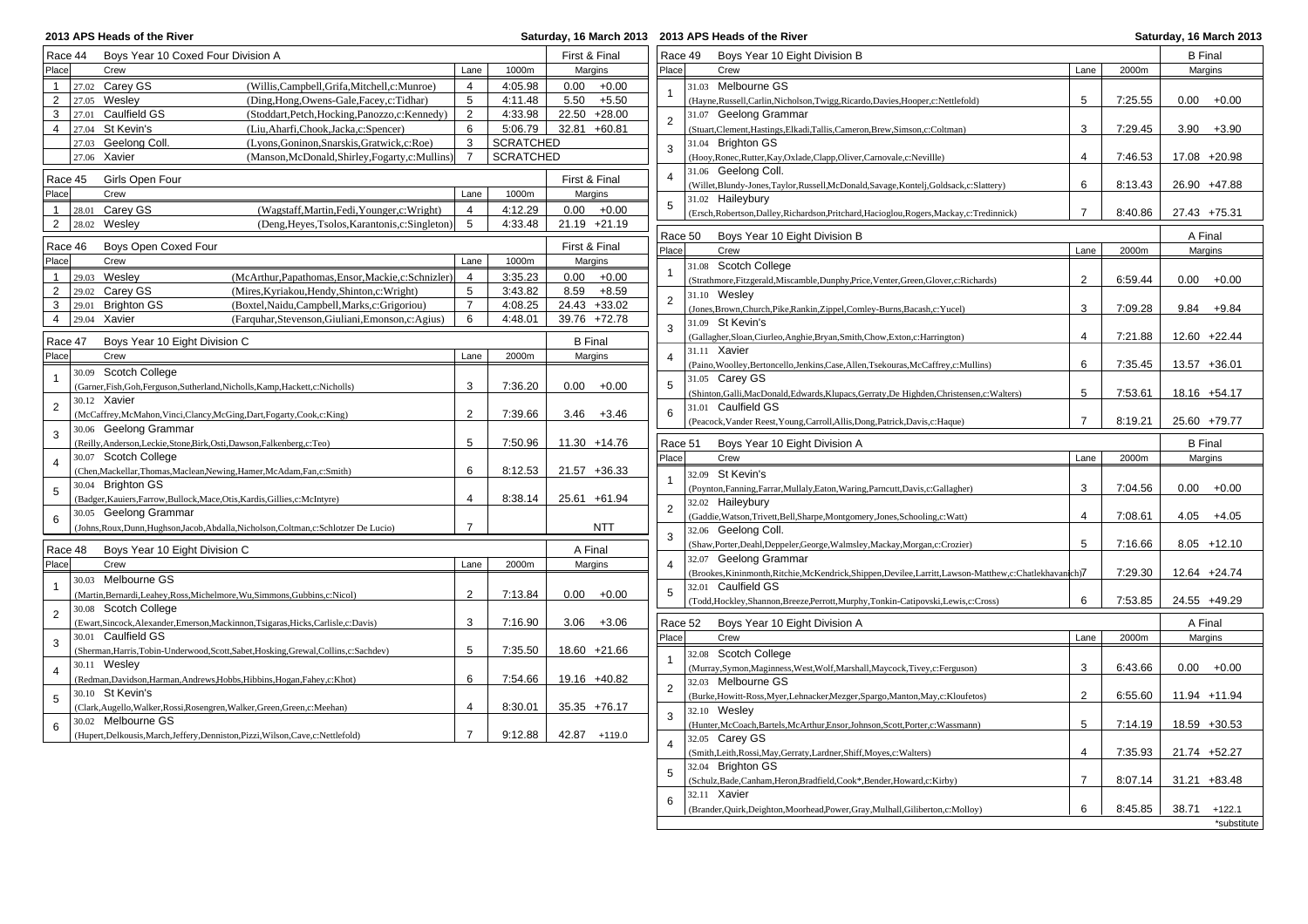| 2013 APS Heads of the River                                                                        |                | Saturday, 16 March 2013 2013 APS Heads of the River |                | Saturday, 16 March 2013                                                                                |                |         |                 |
|----------------------------------------------------------------------------------------------------|----------------|-----------------------------------------------------|----------------|--------------------------------------------------------------------------------------------------------|----------------|---------|-----------------|
| Race 53<br><b>Boys Fourth Eight</b>                                                                |                |                                                     | <b>B</b> Final | <b>Boys Second Eight</b><br>Race 58                                                                    |                |         | <b>B</b> Final  |
| Place<br>Crew                                                                                      | Lane           | 2000m                                               | Margins        | Place<br>Crew                                                                                          | Lane           | 2000m   | Margins         |
| 33.03 Geelong Grammar                                                                              |                |                                                     |                | 37.07 Geelong Grammar                                                                                  |                |         |                 |
| (Chen, Morrison, Eisner, Eisner, Langley, Tanner, Lawrence, James, c: Sleigh)                      | 6              | 7:31.45                                             | $0.00 + 0.00$  | $\mathbf{1}$<br>(Cameron, Carter, Birk, Griffiths, Ashworth, Calver, Liddle, Stoeckl, c: Holmes)       | 3              | 6:50.27 | $0.00 + 0.00$   |
| 33.06 Wesley                                                                                       |                |                                                     |                | 37.05 Carey GS                                                                                         |                |         |                 |
| $\overline{2}$<br>(Smith, de Bell, Matthews, Allwell, Dick, McKenna, Stevens, Peters, c: Buccilli) | $\overline{7}$ | 7:58.03                                             | 26.58 +26.58   | $\overline{2}$<br>(Fennessy,Tait,Simmons,Irani,Phillips,Goodrope,Stubbings,Fabris,c:Daly)              | $\overline{7}$ | 7:09.43 | 19.16 +19.16    |
|                                                                                                    |                |                                                     |                | 37.02 Caulfield GS                                                                                     |                |         |                 |
| Race 54<br>Boys Fourth Eight                                                                       |                |                                                     | A Final        | 3<br>(Tobias, Phillips, Gibbs, Fisher, Dalton, Newcomen, McCurdy, Bolton, c: Simm)                     | 5              | 7:30.99 | 21.56 +40.72    |
| Place<br>Crew                                                                                      | Lane           | 2000m                                               | Margins        | 37.11 Xavier<br>$\overline{4}$                                                                         |                |         |                 |
| 33.05 Scotch College                                                                               |                |                                                     |                | (Smart, Resic, McNamara, MacIsaac, Gehrig, Murphy, O'Bryan, Amad, c: Bennett)                          | $\overline{4}$ | 7:54.24 | 23.25 +63.97    |
| (De Boer, Richards, Chalmers, Waddell, Legge, Bray, Scott, Molnar, c: Rook)                        | 3              | 7:02.80                                             | $0.00 + 0.00$  | 37.03 Haileybury<br>5                                                                                  |                |         |                 |
| 33.07 Xavier<br>$\overline{2}$                                                                     |                |                                                     |                | (McDonald, Burgess-McIntosh, McCarthy, Houghton, Wynn, McWilliam, Bignell, Diggerson, c: Bekbulatov) 6 |                | 8:23.25 | 29.01 +92.98    |
| (Lewis, Nash, Lynch, Henry, Kerr, Bowyer, Gorman, Case, c: Rickard)                                | $\overline{4}$ | 7:17.20                                             | 14.40 +14.40   |                                                                                                        |                |         |                 |
| 33.04 Scotch College<br>3                                                                          |                |                                                     |                | Girls Second Eight<br>Race 59                                                                          |                |         | Final           |
| (Lee,Rome,La Rosa,Lobley,Binsted,Bath,Murphy,Malon,c:Ferguson)                                     | 5              | 7:33.33                                             | 16.13 +30.53   | Place<br>Crew                                                                                          | Lane           | 2000m   | Margins         |
| 33.01 Caulfield GS<br>$\overline{4}$                                                               |                |                                                     |                | 36.03 Geelong Grammar<br>$\mathbf{1}$                                                                  |                |         |                 |
| (Jiang, Hardie, Tuck, Hogan, Hudson, Paxinos, James, Mitchell, c: Haque)                           | 6              | 8:15.00                                             | 41.67 +72.20   | (McCartney,Chirnside,Salt,Stone,Ritchie,Rothfield,Hill,Duff,c:Beauchamp)                               | $\overline{4}$ | 7:47.23 | $0.00 + 0.00$   |
| 33.02 Geelong Coll.<br>5                                                                           |                |                                                     |                | 36.02 Geelong Coll.<br>$\overline{2}$                                                                  |                |         |                 |
| (McMaster,Divola,Mooney,Robilliard,Laidlaw,Golightly,Rafferty,Beaumont-Kelly,c:Nott)               | $\overline{7}$ | 9:04.40                                             | 49.40 +121.6   | (White, Rankin, Dobie, Crawford, Wild, Scott, Murphy, Macdonald, c: Brown)                             | $\overline{7}$ | 7:58.03 | $10.80 + 10.80$ |
|                                                                                                    |                |                                                     | First & Final  | 36.01 Caulfield GS<br>3                                                                                |                |         |                 |
| Race 55<br>Girls Third Eight                                                                       |                |                                                     |                | (Paras, Hronakis, Gallucci, de Bondt, Care, Engelhardt, Mills, Tulloch, c: Annois)                     | 5              | 8:12.30 | 14.27 +25.07    |
| Place<br>Crew                                                                                      | Lane           | 2000m                                               | Margins        | 36.04 Wesley<br>$\overline{4}$                                                                         |                |         |                 |
| 34.04 Geelong Grammar                                                                              |                |                                                     |                | (Strachan, Sabbatucci, Etna, Dearie, Carlin, White, Hynes, Kakouros, c: Wilkie)                        | 6              | 8:29.18 | 16.88 +41.95    |
| (Illingworth, McDonald, Graves, Rafferty, Moore, Greed, Starkins, Kent, c: Cashmore)               | 6              | 7:51.32                                             | $0.00 + 0.00$  |                                                                                                        |                |         |                 |
| 34.03 Geelong Grammar<br>$\overline{2}$                                                            |                |                                                     |                | <b>Boys Second Eight</b><br>Race 60                                                                    |                |         | A Final         |
| (Grills, Sharp, Carroll, Voss, Cassidy, Hook, Spence-Fletcher, Batten, c: Richardson)              | $\overline{7}$ | 8:11.32                                             | 20.00 +20.00   | Place<br>Crew                                                                                          | Lane           | 2000m   | Margins         |
| 34.02 Geelong Coll.<br>3                                                                           |                |                                                     |                | 37.08 Scotch College                                                                                   |                |         |                 |
| (Edwards, Angliss, Allinson, Downie, Dixon, Cielesh, Fraser, Doery, c: Trescowthick)               | $\overline{4}$ | 8:50.02                                             | 38.70 +58.70   | (Cooper,Cunningham,Brooks,Simpson,Allen,Beischer,Gough,Silagy,c:Dewan)                                 | 2              | 6:26.82 | $0.00 + 0.00$   |
| 34.01 Caulfield GS<br>4                                                                            |                |                                                     |                | 37.04 Melbourne GS<br>$\overline{2}$                                                                   |                |         |                 |
| (Herbert, Harvey, Ansell, Thompson, Sinclair, Elliott, Knowles, Hudson, c: Szyman)                 | 5              | 9:38.02                                             | 48.00 +106.7   | (Robinson, Hooper, Sanderson, Coombs, Slade, Hannemann, Hurley, Hooper, c: Skala)                      | 6              | 6:36.51 | 9.69<br>$+9.69$ |
| Race 56<br><b>Boys Third Eight</b>                                                                 |                |                                                     | <b>B</b> Final | 37.06 Geelong Coll.<br>3                                                                               |                |         |                 |
| Place<br>Crew                                                                                      | Lane           | 2000m                                               | Margins        | (Livermore, May, Watson, Wylie, Spinazzola, Malishev, Torode, Russell, c: Blackman)                    | 5              | 6:52.93 | 16.42 +26.11    |
|                                                                                                    |                |                                                     |                | 37.10 Wesley<br>$\overline{4}$                                                                         |                |         |                 |
| 35.01 Brighton GS                                                                                  |                |                                                     |                | (Wallace,Delis,Eyles,Johnson,Smith,Johnston,Carlisle-Goldblatt,James,c:Orr)                            | 3              | 7:10.31 | 17.38 +43.49    |
| (Dick, MacGregor, Currie, Southgate, Kimpton-Moss, Beddoe, Hill, Jones, c: Grigoriou)              | 5              | 7:10.28                                             | $0.00 + 0.00$  | 37.01 Brighton GS<br>5                                                                                 |                |         |                 |
| 35.08 Wesley<br>$\overline{2}$                                                                     |                |                                                     |                | (Whillas, Maloney, Parker, Ball, Riddell, Clarke, Nearchou, Armstrong, c: Eden)                        | $\overline{4}$ | 7:31.60 | 21.29 +64.78    |
| (Ashton, Hildebrand-Wise, Fernandes-Kemp, Waters, Kramer, Ehrman, Parker, Blake, c: Heloury)       | 6              | 7:18.60                                             | $8.32 + 8.32$  | 37.09 St Kevin's<br>6                                                                                  |                |         |                 |
| 35.07 St Kevin's<br>3                                                                              |                |                                                     |                | (McGrath, Matthews, Von Alpen, Canty, Henderson, Stefanac, Gook, Appleby, c: Goller)                   | 7              | 7:56.60 | 25.00 +89.78    |
| (Emerson, Spinazolla, Stankovich, Rava, Reinwald, Gallagher, Doble, Rausch, c: Russo)              | $\overline{7}$ | 8:04.20                                             | 45.60 +53.92   | Race 61<br><b>Boys First Eight</b>                                                                     |                |         | <b>B</b> Final  |
| Race 57<br>Boys Third Eight                                                                        |                |                                                     | A Final        | Place<br>Crew                                                                                          | Lane           | 2000m   | Margins         |
| Place<br>Crew                                                                                      | Lane           | 2000m                                               | Margins        |                                                                                                        |                |         |                 |
| 35.06 Scotch College                                                                               |                |                                                     |                | 39.01 Brighton GS<br>$\mathbf{1}$                                                                      |                |         |                 |
| (Duffy,Eady-Jennings,Stewart,Karklins,Hatty,Clark,Tissot,Millar,c:Callander)                       | $\overline{2}$ | 6:48.96                                             | $0.00 + 0.00$  | (Gnauck, Simon, Tait, Johnson, Wheeler, Maglio, Longbottom, Douglas, c: Fisher)                        | 3              | 6:33.74 | $0.00 + 0.00$   |
| 35.03 Melbourne GS                                                                                 |                |                                                     |                | 39.11 Xavier<br>2                                                                                      |                |         |                 |
| $\overline{2}$<br>(Nott, Adams, Billings, Dix, Burnside, Drew, Poulter, Titeu, c: Otto)            | 3              | 7:08.22                                             | 19.26 +19.26   | (Izydorczyk, Hicks, Turner, Ferretto, Smith, RIchards, McCann, Nuzzo, c: O'Sullivan)                   | 5              | 6:38.69 | $4.95 + 4.95$   |
| 35.05 Geelong Grammar                                                                              |                |                                                     |                | 39.05 Carey GS<br>3                                                                                    |                |         |                 |
| 3                                                                                                  | $\overline{4}$ |                                                     |                | (Khan, Phillips, Tinney, Hoban, Coull, Roberts, Kinsella, Gay, c: Portelli)                            | $\overline{4}$ | 6:46.16 | $7.47 + 12.42$  |
| (Carlton, Hermsen, Kimpton, Gibney, Gunn, Finckh, Forsyth, Lun, c: Strong)                         |                | 7:29.67                                             | 21.45 +40.71   | 39.02 Caulfield GS<br>$\overline{4}$                                                                   |                |         |                 |
| 35.09 Xavier<br>$\overline{4}$                                                                     |                |                                                     |                | (Filshie, Woodman, Stephenson, Smith, Schneider, Mollard, Anderson, Simpson, c: Chan)                  | 6              | 7:02.52 | 16.36 +28.78    |
| (Dunn, Long, Armstrong, Wright, Liszukiewicz, Elliott, Moodie, Lucas, c: King)                     | 6              | 7:53.44                                             | 23.77 +64.48   | 39.03 Haileybury<br>5                                                                                  |                |         |                 |
| 35.04 Geelong Coll.<br>5                                                                           |                |                                                     |                | (Wegner, Anderson, Smallman, Wegner, Roper, Wijesuriya, Hammond, Sanderson, c: Lee)                    | $\overline{7}$ | 7:24.38 | 21.86 +50.64    |
| (Sloan, McGowan, Wishart, Baensch, De Young, Breer, Horn, Acosta-Ruiz, c: Forshaw)                 | $\overline{7}$ | 8:19.63                                             | 26.19 +90.67   |                                                                                                        |                |         |                 |
| 35.02 Caulfield GS<br>6                                                                            |                |                                                     |                |                                                                                                        |                |         |                 |
| (Cross,Tolnai,Harris,Sadler,Smith,Ferguson,Ng,Guillaume,c:Cock)                                    | 5              | 8:49.69                                             | 30.06 +120.7   |                                                                                                        |                |         |                 |